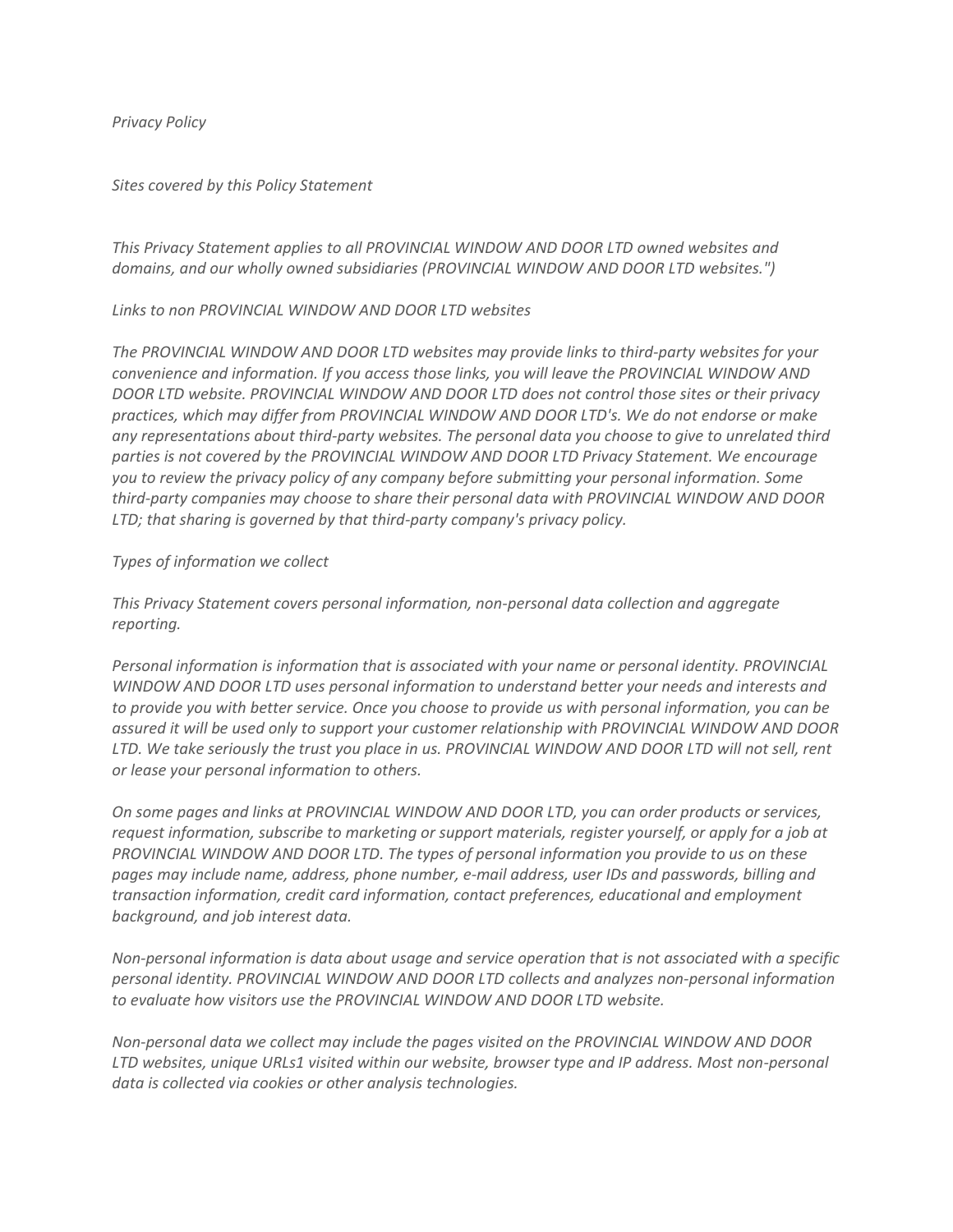## *How we use your information*

*PROVINCIAL WINDOW AND DOOR LTD uses your personal information to provide you with services and to help us better understand your needs and interests. Specifically, we use your information to help you complete a transaction or order, to communicate with you, to provide service and support, to update you on services and benefits, to personalize promotional offers and to personalize the PROVINCIAL WINDOW AND DOOR LTD website. Occasionally we may also use your information to contact you for market research regarding PROVINCIAL WINDOW AND DOOR LTD products or services. We will give you the opportunity to choose your privacy preferences regarding such communications. You may, at any point, contact us to request an opt-on on future communication. Credit card information is used only for payment processing and fraud prevention. This information is not used for any other purpose by our financial services providers or PROVINCIAL WINDOW AND DOOR LTD and will not be kept longer than necessary for providing the services, unless you ask us to retain your credit card information for future purchases.* 

*Personal data collected online may also be combined with information you provide PROVINCIAL WINDOW AND DOOR LTD through other sources such as product registration, call centers or public events such as trade shows or seminars.* 

*Personal data given to PROVINCIAL WINDOW AND DOOR LTD may be transferred across state, provincial and/or country borders for the purposes of data consolidation, storage and simplified customer information management.* 

*Non-personal data is aggregated for reporting about PROVINCIAL WINDOW AND DOOR LTD website usability, performance and effectiveness. It is used to improve the customer experience, usability and site content.* 

*Who we share your information with* 

*PROVINCIAL WINDOW AND DOOR LTD will not sell, rent or lease your personal information to others. PROVINCIAL WINDOW AND DOOR LTD will not share your personal information with third parties except in responding to your requests for products or services. Your permission will be requested when you submit your information. PROVINCIAL WINDOW AND DOOR LTD shares customer information across PROVINCIAL WINDOW AND DOOR LTD -owned business entities and companies working on our behalf, but only as required to meet your product or service requirements.*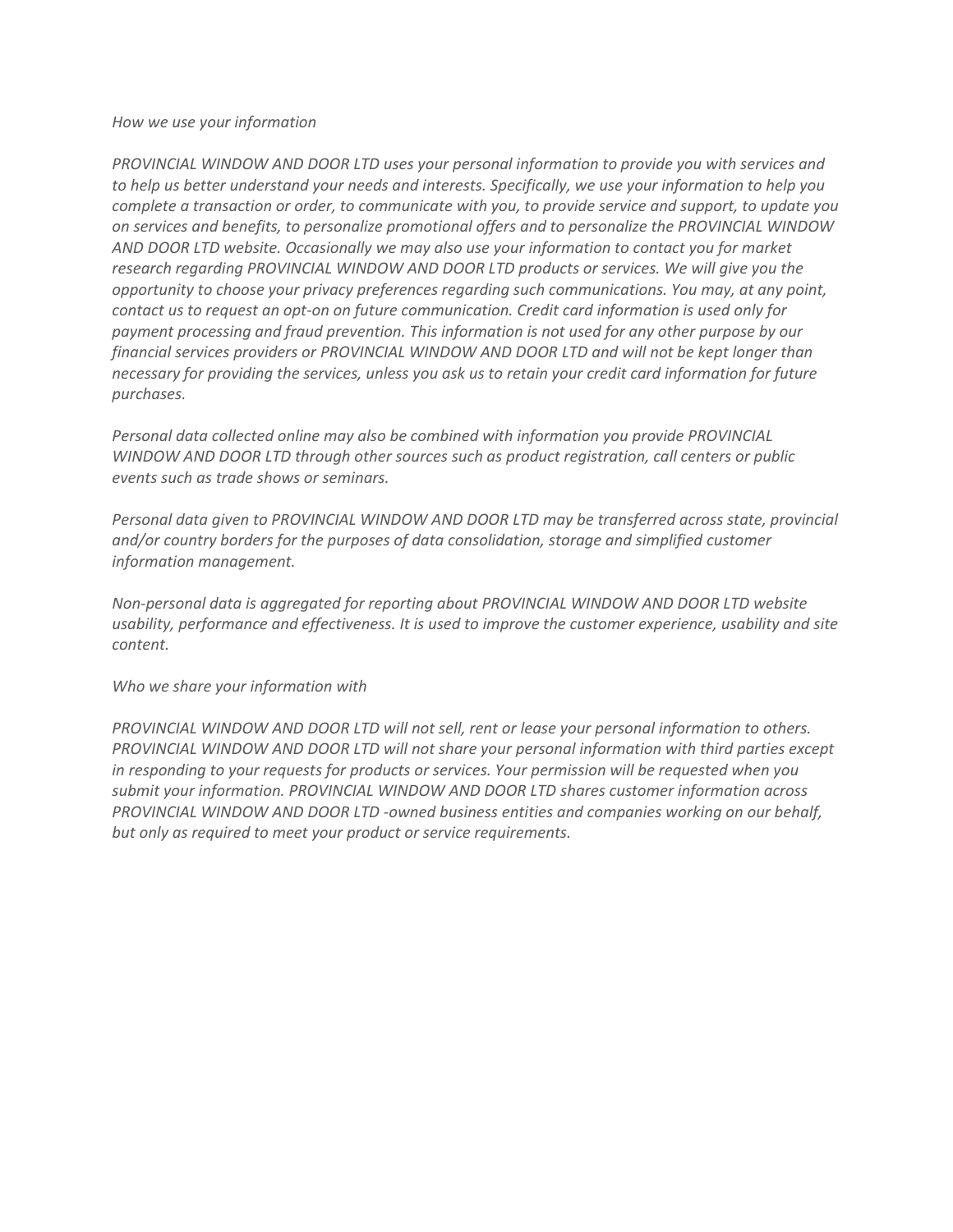*PROVINCIAL WINDOW AND DOOR LTD occasionally may contract with third-party service providers and suppliers to deliver complete products, services and customer solutions. Suppliers and service providers are required to keep confidential the information received on behalf of PROVINCIAL WINDOW AND DOOR LTD and may not use it for any purpose other than to carry out the services they are performing for PROVINCIAL WINDOW AND DOOR LTD. These service providers may change or we may contract with additional service providers to better accommodate our customers. PROVINCIAL WINDOW AND DOOR LTD will not share personal information with any other third parties without your permission, unless required by law enforcement action, subpoena, or local law.* 

*PROVINCIAL WINDOW AND DOOR LTD or its related entities could merge with or be acquired by another business entity or some or all of their respective assets could be acquired. If such a combination or acquisition occurs, PROVINCIAL WINDOW AND DOOR LTD will make every reasonable effort to notify you in the event we share with the merging or acquiring entity some or all of your personal information to continue serving you.* 

## *Your Choices*

*PROVINCIAL WINDOW AND DOOR LTD gives you the choice of receiving a variety of information that complements our products and services. You can subscribe to receive certain product- and servicespecific information and PROVINCIAL WINDOW AND DOOR LTD-wide marketing communications. PROVINCIAL WINDOW AND DOOR LTD -wide communications may include new product information, special offers, or an invitation to participate in market research. We give you a choice regarding delivery of PROVINCIAL WINDOW AND DOOR LTD -wide communications by postal mail, e-mail and telephone. You can make or change your choices at the data collection point. We will make every effort to honour your preferences. This option does not apply to communications for the purpose of administering order completion, contracts, support, product safety warnings or driver updates.* 

# *Your information and third-party companies*

*Certain PROVINCIAL WINDOW AND DOOR LTD services are linked with those from unrelated third-party companies, some which offer you the option to share with both PROVINCIAL WINDOW AND DOOR LTD and the third party personal data you provide. We will not share your personal information with those third-party companies unless you make that choice.* 

# *Access to and accuracy of your information*

*PROVINCIAL WINDOW AND DOOR LTD strives to keep your personal information accurate. We have implemented technology, management processes and policies to maintain customer data accuracy. We will provide you with access to your information, including making reasonable effort to provide you with online access and the opportunity to change your information. To protect your privacy and security, we will also take reasonable steps to verify your identity, such as a password and user ID, before granting access to your data. Certain areas of PROVINCIAL WINDOW AND DOOR LTD's websites may limit access to specific individuals through the use of passwords and other personal identifiers.* 

## *Keeping your information secure*

*PROVINCIAL WINDOW AND DOOR LTD is committed to protecting the information you provide us. To prevent unauthorized access or disclosure, to maintain data accuracy, and to ensure the appropriate use*